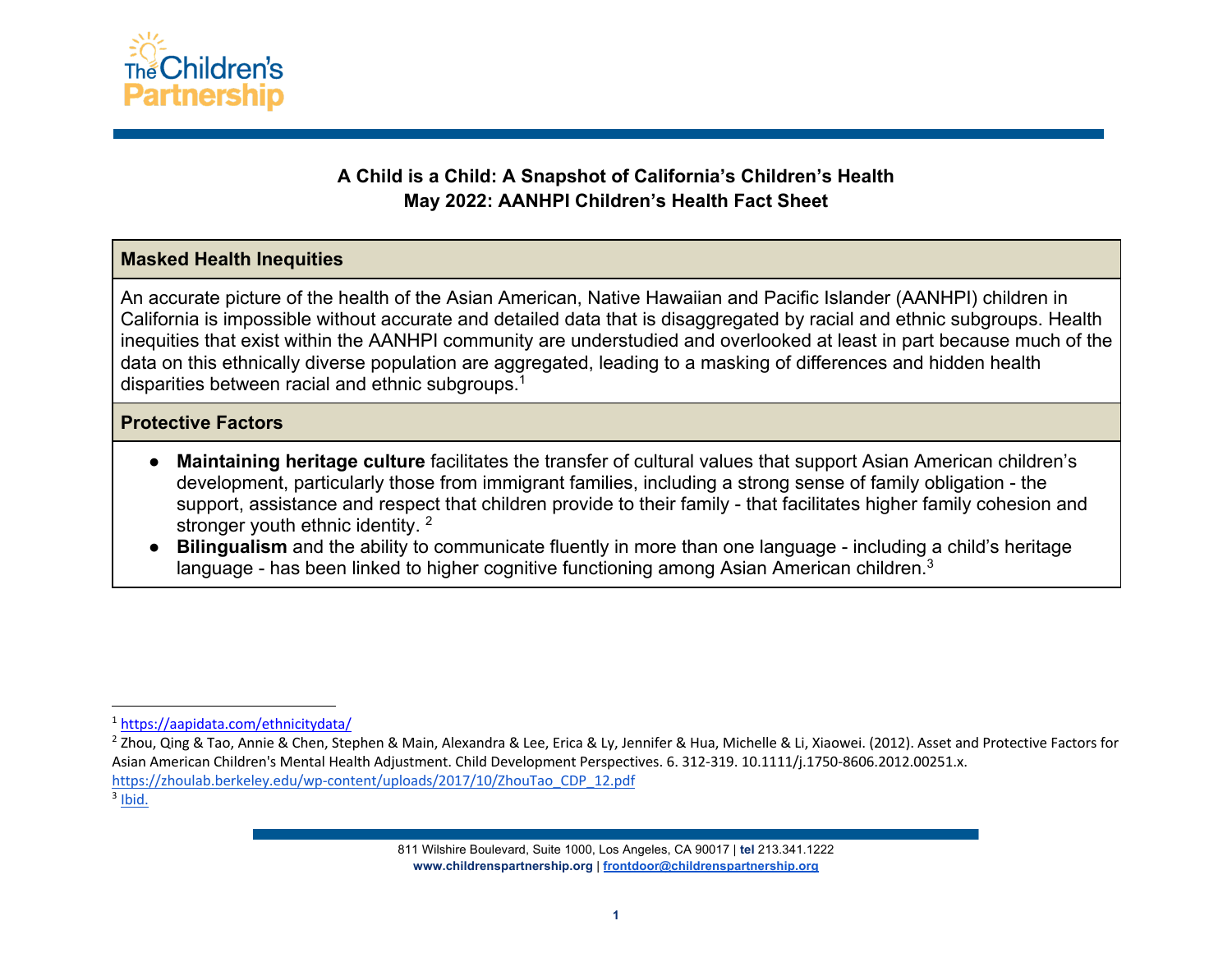

- **Cultural identification**, such as a sense of belonging and affiliation with spiritual, material, intellectual and emotional features of Asian American culture, have been associated with a reduction in the risk of suicide attempts.4
- **Strong and supportive family relationships** and higher levels of family cohesion have been related to lower risk of lifetime suicide attempt among youth from Native Hawaiian and Pacific Islander backgrounds.<sup>5</sup>
- **Support from native healers** has facilitated increased access to services that address mental issues that Native Hawaiian youth face.<sup>6</sup>

## **COVID-19**

#### California, 2022

- Asian American children and youth who had or currently have COVID-19: 94,565 (7.1%)  $\rightarrow$  percent of population 12.7%7
- Hawaiian and PI children and youth who had or currently have COVID-19: 7,766 (0.6%)  $\rightarrow$  percent of population  $0.3\%$ <sup>8</sup>
- Asian American children and youth COVID-19 death rate: 15.4%<sup>9</sup>
- Hawaiian and PI children and youth COVID-19 death rate: 1.5<sup>10</sup>

 $10$  Ibid.

<sup>4</sup> Cheng, Janice & Fancher, Tonya & Ratanasen, Milin & Conner, Kenneth & Duberstein, Paul & Sue, Stanley & Takeuchi, David. (2010). Lifetime Suicidal Ideation and Suicide Attempts in Asian Americans. Asian American Journal of Psychology. 1. 18-30. 10.1037/a0018799.

https://www.researchgate.net/publication/232569823\_Lifetime\_Suicidal\_Ideation\_and\_Suicide\_Attempts\_in\_Asian\_Americans  $<sup>5</sup>$  Ibid.</sup>

<sup>6</sup> Bell, C. K., Goebert, D. A., Andrade, N. N., Johnson, R. C., McDermott, J. F., Hishinuma, E. S., . . . Miyamoto, R. H. (2001). Sociocultural factors influencing

adolescent preference and use of native Hawaiian healers. Complementary Therapies in Medicine, 9(4), 224–231. <br><sup>7</sup> https://www.cdph.ca.gov/Programs/CID/DCDC/Pages/COVID-19/Race-Ethnicity.aspx Accessed April 2022.

 $8$  Ibid.

<sup>9</sup> https://www.cdph.ca.gov/Programs/CID/DCDC/Pages/COVID-19/Race-Ethnicity.aspx Accessed April 2022.

<sup>811</sup> Wilshire Boulevard, Suite 1000, Los Angeles, CA 90017 | **tel** 213.341.1222 **www.childrenspartnership.org** | **frontdoor@childrenspartnership.org**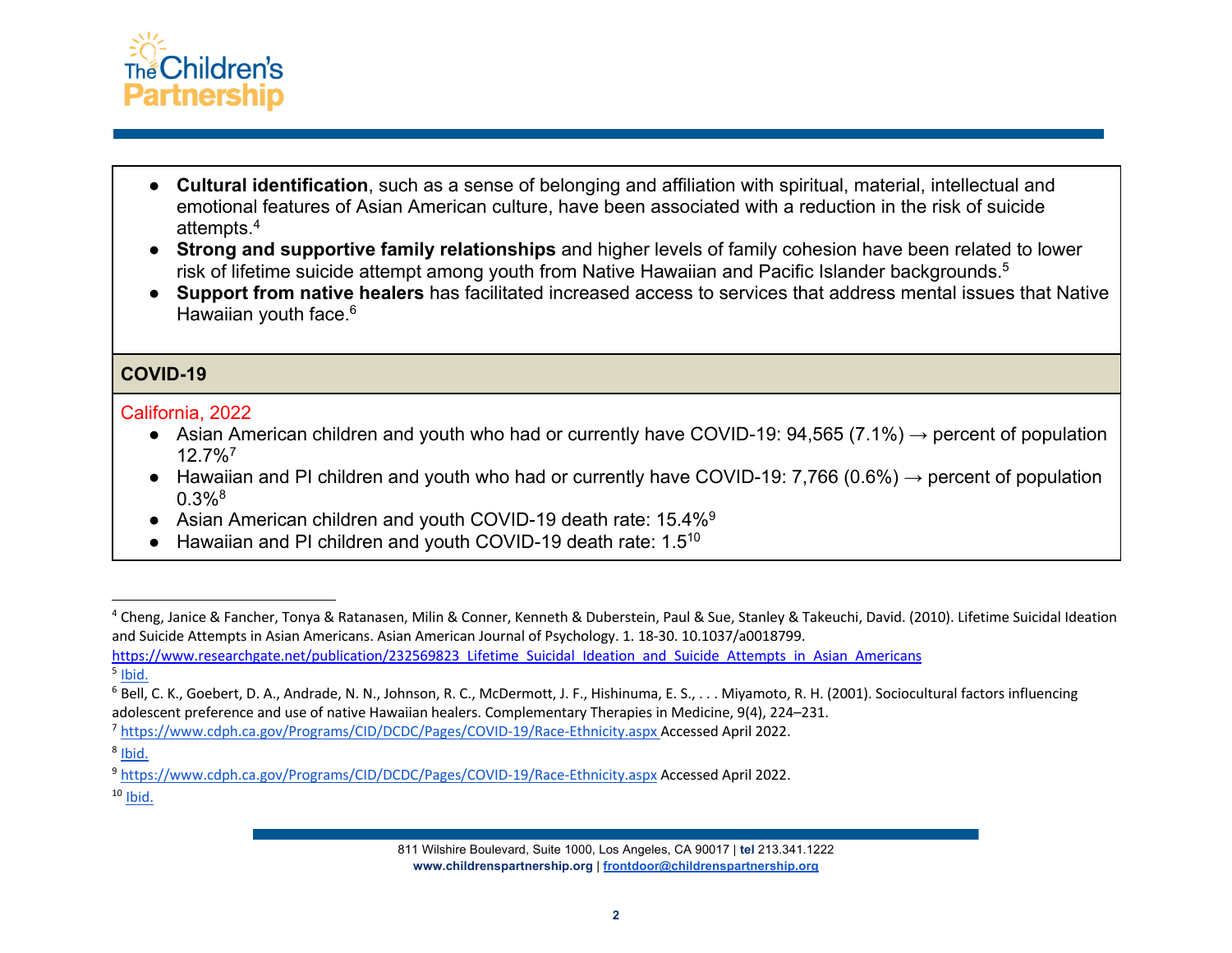

- Case rate for NHPI communities:  $77%$  higher than statewide<sup>11</sup>
- 64.4% of eligible Asian American children in CA between the ages of 5-11 years are fully vaccinated against  $COVID-19<sup>12</sup>$
- 91.9% of eligible Asian American children in CA between the ages of 12-17 years are fully vaccinated against COVID-1913<sup>12</sup>

## **Health Coverage and Access**

#### California, 2022

• AANHPI children and youth under 21 enrolled in Medi-Cal: 352,239<sup>14</sup>

# California, 2019

- $\bullet$  97% AA children health insurance coverage<sup>15</sup>
- 95% of Native Hawaiian/PI children 18 and under have health insurance coverage. 1749 remain uninsured<sup>16</sup>
- The child's current insurance coverage is NOT usually/always adequate to meet his/her needs:<sup>17</sup>
	- AA children: 33.2% (280,881)
	- White children: 25.7%

<sup>13</sup> Ibid.<br><sup>14</sup> https://www.dhcs.ca.gov/services/Documents/Childrens-Health-Dashboard-March2022.pdf

<sup>15</sup> U.S. Census. "Health Insurance Coverage State by Age (Asian American Alone)." Table: B27001D. 2019 American Community Survey 1-Year Estimates,

Accessed May 2022. https://data.census.gov/cedsci/table?q=ACSDT1Y2019.B27001D&g=0400000US06&tid=ACSDT1Y2019.B27001D&hidePreview=true

<sup>16</sup> U.S. Census. "Health Insurance Coverage State by Age (NHPI Alone)." Table: B27001E. 2019 American Community Survey 1-Year Estimates, Accessed May

811 Wilshire Boulevard, Suite 1000, Los Angeles, CA 90017 | **tel** 213.341.1222 **www.childrenspartnership.org** | **frontdoor@childrenspartnership.org**

 $11$  Ibid.

<sup>&</sup>lt;sup>12</sup> California All, Vaccination data by race and ethnicity, https://covid19.ca.gov/vaccination-progress-data/#age-ethnicity. Accessed April 4, 2022.

<sup>2022.</sup> https://data.census.gov/cedsci/table?q=ACSDT1Y2019.B27001E&g=0400000US06&tid=ACSDT1Y2019.B27001E&hidePreview=true

<sup>17</sup> https://www.childhealthdata.org/browse/survey/results?q=8202&r=6&g=861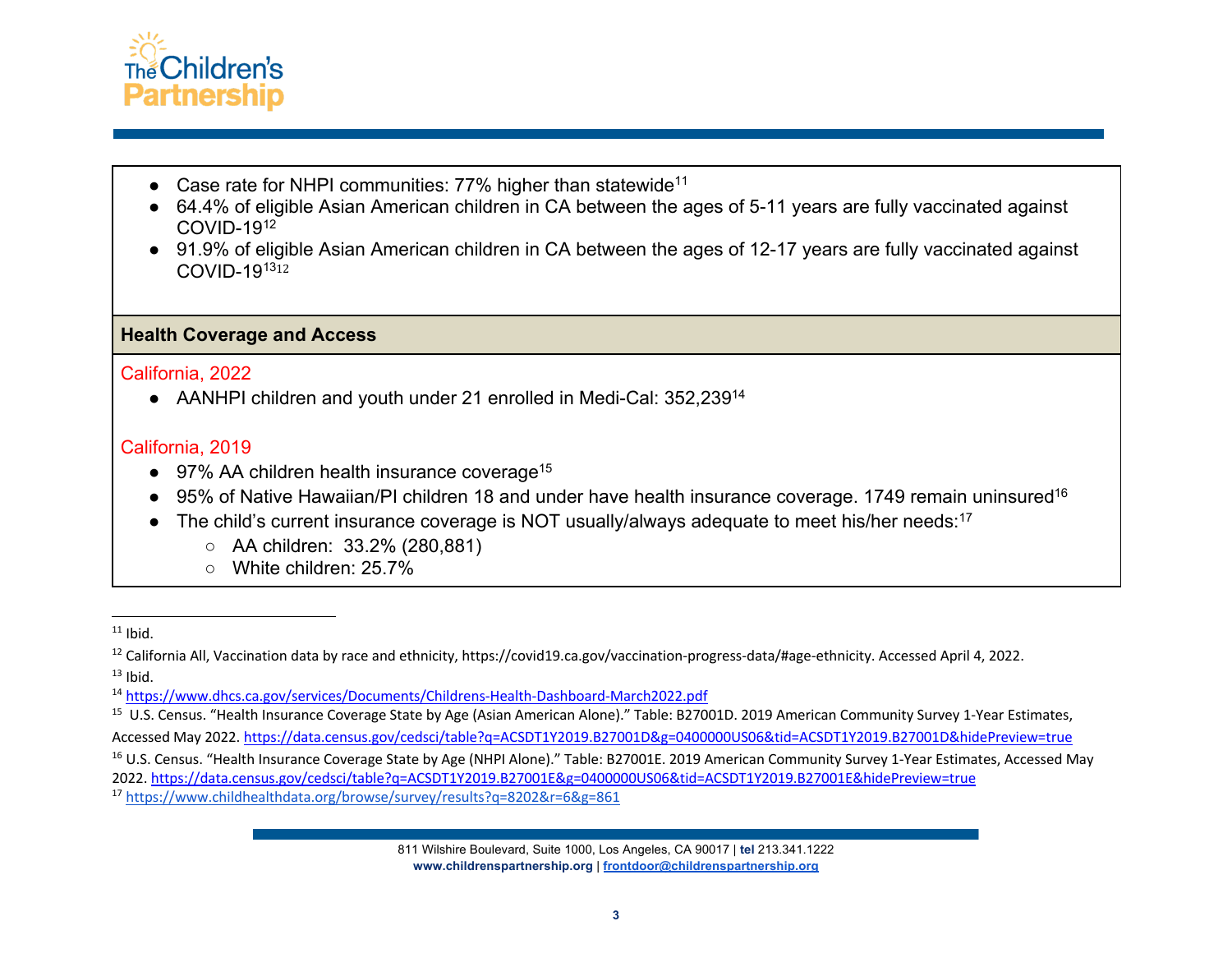

- No preventive visits during the past 12 months:  $23.6\%$  (213,875) AA children<sup>18</sup>
- 11.6% or 141,000 Asian (non-Latino) and Native Hawaiian/PI children do not have a usual source of care when sick or need health advice<sup>19</sup>

## California, 2009

• Compared with non-Hispanic White children, Korean children were 4 times more likely to lack health insurance; Filipino children were twice as likely to not have had recent contact with a doctor; Chinese, Korean, and Vietnamese children were less likely to have visited an emergency room in the past year; and Chinese, Korean, and Vietnamese children were more likely to be in fair or poor health<sup>20</sup>

## **Mental Health**

## California, 2020

- 69,000 or 33.5% of AA and NHPI teen girls say they need help for emotional/mental health problems such as feeling sad, anxious or nervous $21$
- 12,000 or 5.6% of AA and NHPI teen girls received psychological/emotional counseling in the last year. 17% of all teen girls received psych/emotional counseling in the past year $^{22}$

# California, 2017-2019

<sup>18</sup> https://www.childhealthdata.org/browse/survey/results?q=8210&r=6&g=861

<sup>&</sup>lt;sup>19</sup> 2019 California Health Interview Survey "Have usual place to go to when sick or need health advice" https://ask.chis.ucla.edu/AskCHIS/tools/\_layouts/AskChisTool/home.aspx#/results

<sup>20</sup> https://ajph.aphapublications.org/doi/10.2105/AJPH.2009.168948

<sup>&</sup>lt;sup>21</sup> 2020 California Health Interview Survey https://ask.chis.ucla.edu/AskCHIS/tools/\_layouts/AskChisTool/home.aspx#/results

<sup>&</sup>lt;sup>22</sup> 2020 California Health Interview Survey https://ask.chis.ucla.edu/AskCHIS/tools/\_layouts/AskChisTool/home.aspx#/results

<sup>811</sup> Wilshire Boulevard, Suite 1000, Los Angeles, CA 90017 | **tel** 213.341.1222 **www.childrenspartnership.org** | **frontdoor@childrenspartnership.org**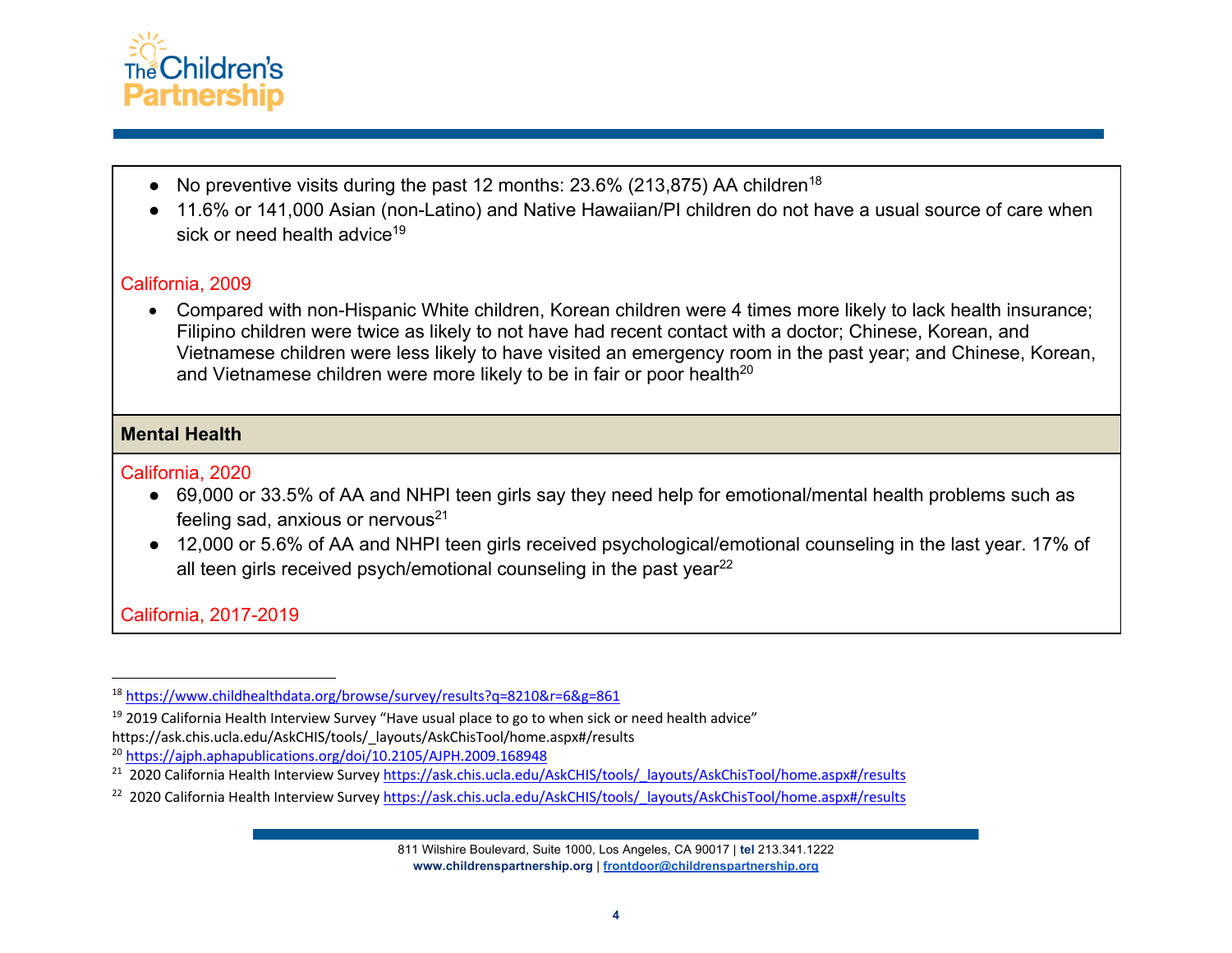

• 31.2% of Asian American and 34.1% of Native Hawaiian/Pacific Islander students reported feeling depressed compared to  $31.6\%$  of White children<sup>23</sup>

#### **National**

- AANHPI, last 12-month prevalence of suicidal thoughts, suicide planning, and attempted suicide: 18.87%<sup>24</sup>
- Suicide is the second leading cause of death among AA youth<sup>25</sup>

## **Oral Health**

## California, 2019

- 17% of AA children experience untreated decay and 50% experience tooth decay, compared to 14% and 40% of white children, respectively<sup>26</sup>
- Over 50,000 or 13% of AA teens missed school due to a dental problem in the past year compared to 11% of white children<sup>27</sup>

# California, 2017

<sup>&</sup>lt;sup>23</sup> "Depression-Related Feelings, by Race/Ethnicity." Kidsdata.org, a Program of Lucile Packard Foundation for Children's Health, 2017-2019 accessed April 2022, https://www.kidsdata.org/topic/388/depressive-feelings-

race/table#fmt=534&loc=2&tf=134&ch=7,11,70,10,72,9,73,127,1177,1176&sortColumnId=0&sortType=asc citing data from WestEd, California Healthy Kids Survey (CHKS) and Biennial State CHKS. California Dept. of Education (Aug. 2020).

<sup>24</sup> Pooled Data (1991-2015) from Combined National Youth Behavioral Risk Surveys https://pubmed.ncbi.nlm.nih.gov/29656915/

<sup>25</sup> Xiao Y, Lu W. Temporal Trends and Disparities in Suicidal Behaviors by Sex and Sexual Identity Among Asian American Adolescents. *JAMA Netw Open.* 2021;4(4):e214498. doi:10.1001/jamanetworkopen.2021.449

<sup>&</sup>lt;sup>26</sup> 2018-19 CA Smiles Survey https://public.3.basecamp.com/p/Dr8PHEt56Q2hkceFimXuscAu

<sup>&</sup>lt;sup>27</sup> 2020 CA Health Interview Survey

<sup>811</sup> Wilshire Boulevard, Suite 1000, Los Angeles, CA 90017 | **tel** 213.341.1222 **www.childrenspartnership.org** | **frontdoor@childrenspartnership.org**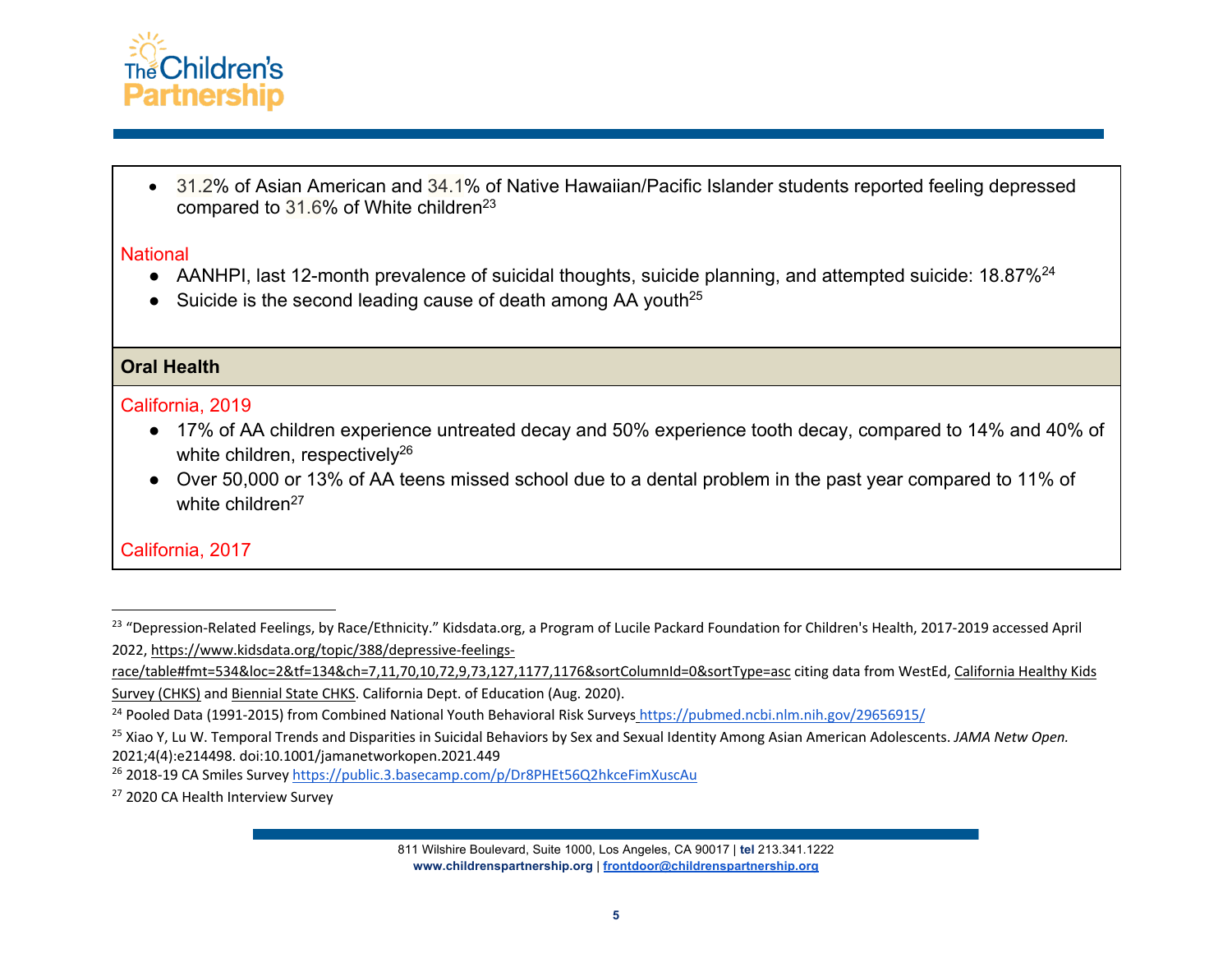

● 44% of low-income AANHPI preschoolers have **EARLY TOOTH DECAY28**

#### **Language Access**

#### California, 2021

- Asian languages make up five of the top 12 non-English languages spoken in California. These languages and their respective ranks are Chinese (two), Vietnamese (three), Korean (four), Tagalog (seven), and Japanese  $(12)^{29}$
- $\bullet$  2M or 27% of AA children live in a household with a primary language other than English<sup>30</sup>

## California, 2019

● AAPI communities still lack adequate access to translated materials and interpretation services when interacting with the health care system<sup>31</sup>

## **Hate and Discrimination**

#### California, 2016-2020

● The number of reported anti-Asian hate crime events increased by 107% in 2020, from 43 in 2019 to 89 in 2020<sup>32</sup>

<sup>&</sup>lt;sup>28</sup> Huong Le et al., "Oral Health Disparities and Inequities in Asian Americans and Pacific Islanders" National Institute of Health, June 2017, accessed December

<sup>5, 2019,</sup> https://www.ncbi.nlm.nih.gov/pmc/articles/PMC5497891/#bib4

<sup>29</sup> Anderson, Jeremy (2021). Brief AAPI Demographic Enrollment. *CSBA Research and Policy Brief.* https://bit.ly/3LegWhu

<sup>30</sup> https://www.childhealthdata.org/browse/survey/results?q=8389&r=6&g=832

<sup>&</sup>lt;sup>31</sup> "Asian American and Pacific Islander Experiences Accessing Health Care," https://cpehn.org/assets/uploads/2020/12/aapi fact sheet final.pdf

<sup>32</sup> https://oag.ca.gov/system/files/media/anti-asian-hc-report.pdf

<sup>811</sup> Wilshire Boulevard, Suite 1000, Los Angeles, CA 90017 | **tel** 213.341.1222 **www.childrenspartnership.org** | **frontdoor@childrenspartnership.org**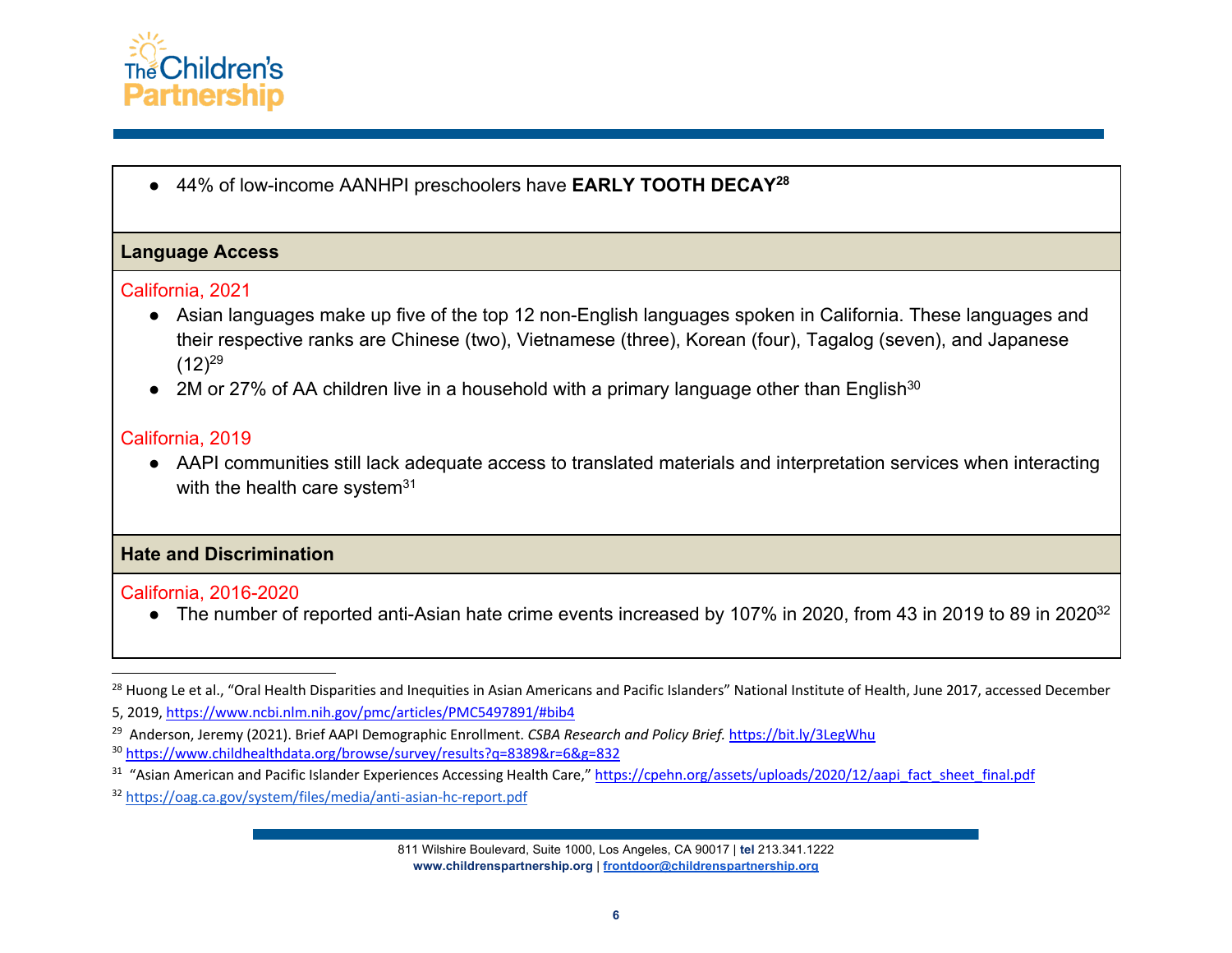

## **National**

- From March 19, 2020 to December 31, 2021, a total of 10,905 hate incidents against AAPI people were reported to Stop AAPI Hate<sup>33</sup>
- The most common kind of anti-Asian hate crime reported across years 2016 and 2020 was violent crime, with a 125% increase $32$

# **Food Access**

## California, 2018

● The highest period prevalence of food insecurity was noted among the Vietnamese subgroup (16.42%) and lowest among the Japanese subgroup (2.28%)<sup>34</sup>

# **Community and Family Wellbeing**

# California, 2019-2020

- 46.6% of AA children in CA do not live in neighborhoods where they feel a sense of community & belongingness $35$
- 54.6% of parents of AA children have had someone to turn to for day-to-day emotional support with parenting or raising children in the last 12 months, compared to 85.9% of parents of white children<sup>36</sup>

<sup>35</sup> "2019-2020 National Survey of Children's Health". Data Resource Center for Child & Adolescent Health, accessed April 4, 2022. https://www.childhealthdata.org/browse/survey/results?q=8793&r=6&g=914

811 Wilshire Boulevard, Suite 1000, Los Angeles, CA 90017 | **tel** 213.341.1222 **www.childrenspartnership.org** | **frontdoor@childrenspartnership.org**

<sup>33</sup> https://stopaapihate.org/national-report-through-december-31-2021/

<sup>34</sup> https://www.ncbi.nlm.nih.gov/pmc/articles/PMC6121379/table/ijerph-15-01684-t001/

<sup>36</sup> https://www.childhealthdata.org/browse/survey/results?q=8769&r=6&g=914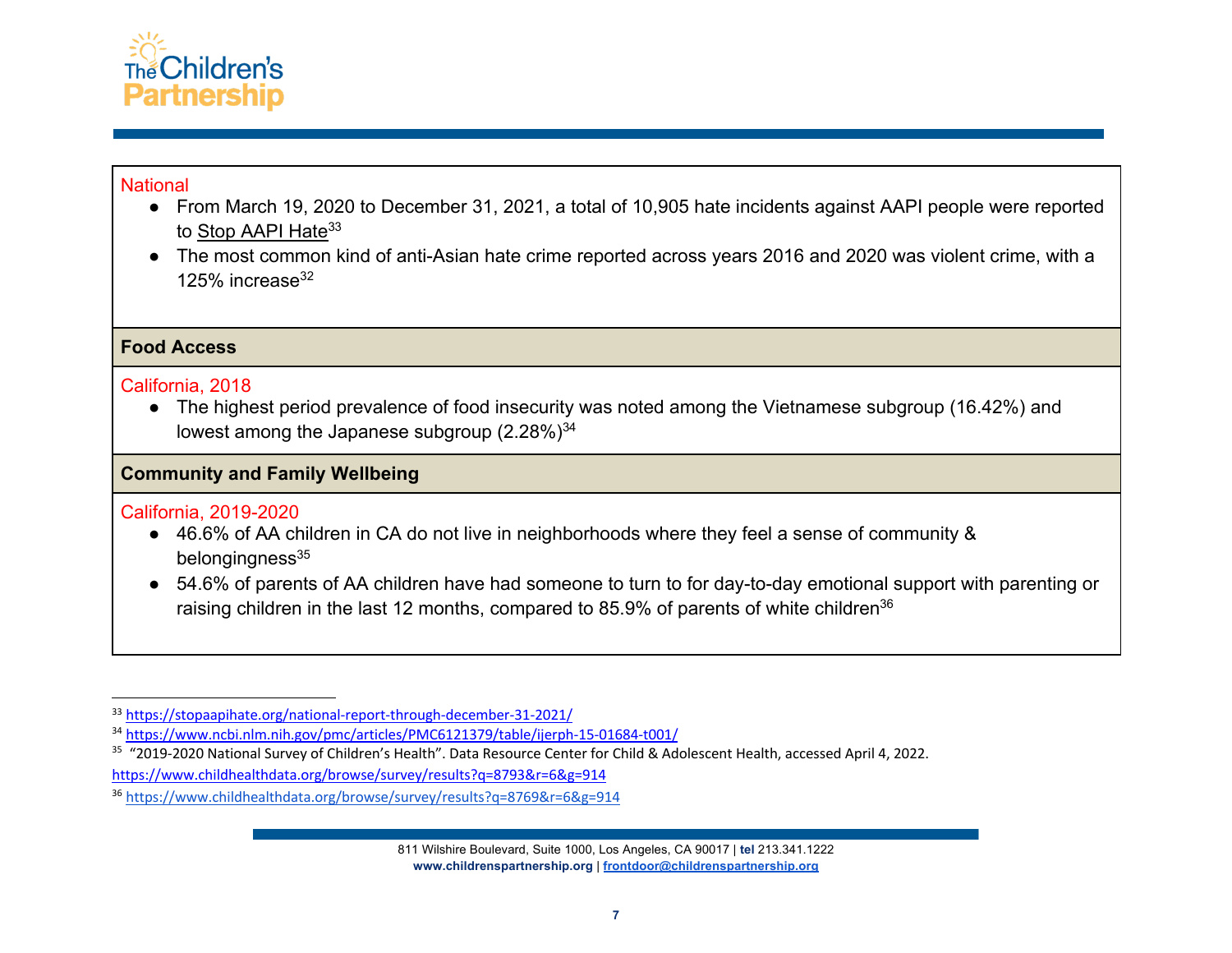

## **School Success and Safety**

#### California, 2021

- Asian American and Pacific Islander (AAPI) students make up about 12 percent of California's nearly 6.2 million students.<sup>37</sup>
- $\bullet$  21% of Asian American students are English learners<sup>38</sup>
- $\bullet$  10% of Filipino students are English learners<sup>39</sup>
- $\bullet$  13% of PI students are English learners<sup>40</sup>
- Of the top 10 most common languages spoken at home by children learning English in CA schools, 7 are Asian languages. Over 100,000 students in CA public schools speak Mandarin, Vietnamese, Cantonese, Filipino, Hmong, Korean or Punjabi<sup>41</sup>
- $\bullet$  46% of AA 7<sup>th</sup> graders have experienced harassment and bullying in school<sup>42</sup>
- $\bullet$  36% of PI 11<sup>th</sup> graders have experienced harassment and bullying in school<sup>43</sup>

# California, 2019-2020

● NHPI students are 1.4X more likely to be referred to the POLICE than white students<sup>44</sup>

<sup>42</sup> 2017-2019 CA Healthy Kids Survey https://calschls.org/reports-data/public-dashboards/secondary-student/

 $43$  Ibid.

<sup>37</sup> Anderson, Jeremy (2021). Brief AAPI Demographic Enrollment. *CSBA Research and Policy Brief.* https://bit.ly/3LegWhu

<sup>&</sup>lt;sup>38</sup> Ibid.<br><sup>39</sup> Ibid.<br><sup>40</sup> Ibid.<br><sup>41</sup> "English Learners in Public Schools, but Top 10 Languages Spoken." Kidsdata.org, accessed April 21, 2020

<sup>&</sup>lt;sup>44</sup> https://www.aclunc.org/sites/default/files/20161019-the\_right\_to\_remain\_a\_student-aclu\_california\_0.pdf

<sup>811</sup> Wilshire Boulevard, Suite 1000, Los Angeles, CA 90017 | **tel** 213.341.1222 **www.childrenspartnership.org** | **frontdoor@childrenspartnership.org**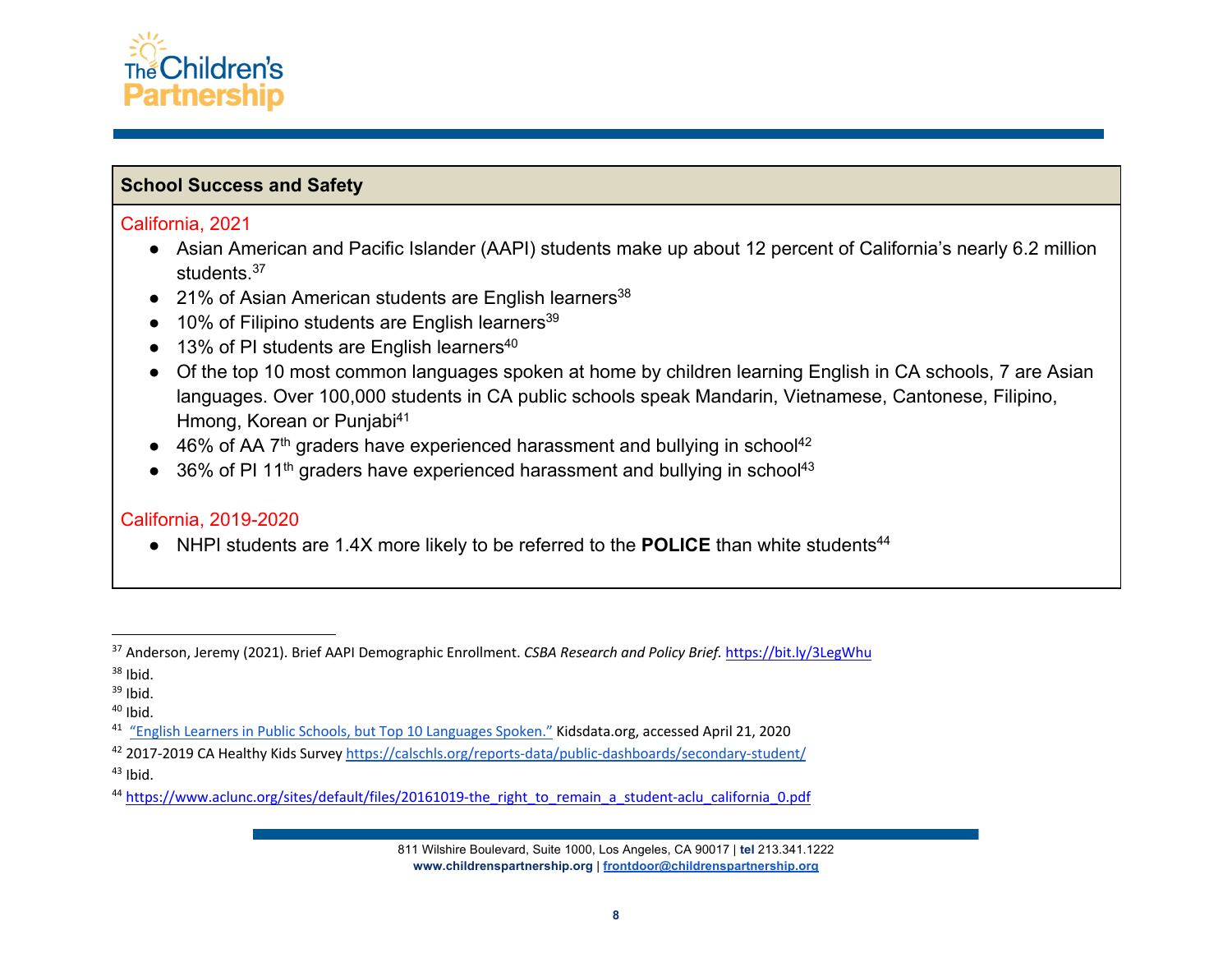

## **Economic Well-Being**

#### California, 2020

- $\bullet$  10% or 106,168 AA children live below the federal poverty level<sup>45</sup>
- $\bullet$  23% or 5,141 NHPI children live below the federal poverty level<sup>46</sup>
- $\bullet$  17% of all children in CA live below the federal poverty level<sup>47</sup>
- Over 1 in 3 (35%) of AANHPI children are burdened by **HOUSING** and **UTILITY COSTS48**

#### National

- Asians are four times and NHPIs are seven times more likely than whites to live in multigenerational households.49
- AAPIs (54%) have lower homeownership rates than whites (66%), with the greatest disparity occurring between Native Hawaiians and other Pacific Islanders (38%) and whites<sup>50</sup>

<sup>&</sup>lt;sup>45</sup> U.S. Census Bureau. "Poverty Status in the Past 12 months by age, California: Asian American alone." 2020 American Community Survey 5-Year Estimates, table B17020D, accessed April 2022.

https://data.census.gov/cedsci/table?q=ACSDT1Y2019.B17020D&g=0400000US06&tid=ACSDT1Y2019.B17020D&hidePreview=true

<sup>&</sup>lt;sup>46</sup> U.S. Census Bureau. "Poverty Status in the Past 12 months by age, California: Native Hawaiian and Pacific Islander alone." 2020 American Community Survey 5-Year Estimates, table B17020E, accessed April 2022. https://data.census.gov/cedsci/table?q=B17020E&g=0400000US06

<sup>47</sup> U.S. Census Bureau. "Poverty Status in the Past 12 Months, California." 2020 American Community Survey 5-Year Estimates, table S1701, accessed February 2021. https://data.census.gov/cedsci/table?t=Poverty&g=0400000US06&tid=ACSST5Y2020.S1701

<sup>&</sup>lt;sup>48</sup> The Urban Institute. Data from the Integrated Public Use Microdata Series datasets drawn from the 2019 and 2020 American Community Survey.

<sup>49</sup> National CAPACD and UCLA. "Crisis to Impact: Reflecting on a Decade of Housing Counseling Services in Asian American and Pacific Islander Communities." accessed April 4, 2022. https://www.nationalcapacd.org/wp-content/uploads/2021/03/NationalCAPACD\_HousingCounselingReport\_final\_031221.pdf

<sup>50</sup> National CAPACD and UCLA. "Crisis to Impact: Reflecting on a Decade of Housing Counseling Services in Asian American and Pacific Islander Communities." accessed April 4, 2022. https://www.nationalcapacd.org/wp-content/uploads/2021/03/NationalCAPACD\_HousingCounselingReport\_final\_031221.pdf